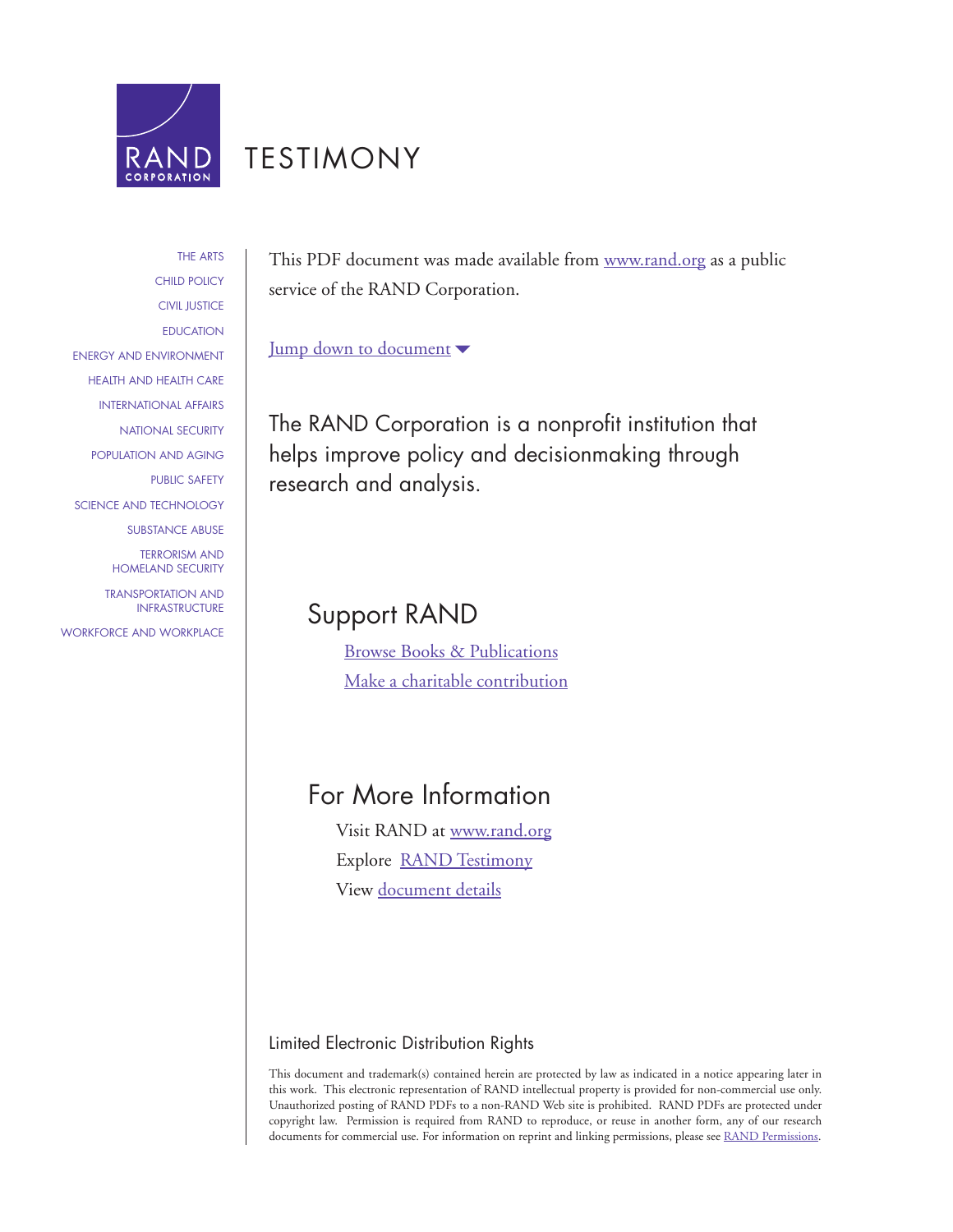| <b>Report Documentation Page</b>                                                                                                                                                                                                                                                                                                                                                                                                                                                                                                                                                                                                                                                                                                                                                                                                                                   |                             |                              |                                                   | Form Approved<br>OMB No. 0704-0188                  |                           |
|--------------------------------------------------------------------------------------------------------------------------------------------------------------------------------------------------------------------------------------------------------------------------------------------------------------------------------------------------------------------------------------------------------------------------------------------------------------------------------------------------------------------------------------------------------------------------------------------------------------------------------------------------------------------------------------------------------------------------------------------------------------------------------------------------------------------------------------------------------------------|-----------------------------|------------------------------|---------------------------------------------------|-----------------------------------------------------|---------------------------|
| Public reporting burden for the collection of information is estimated to average 1 hour per response, including the time for reviewing instructions, searching existing data sources, gathering and<br>maintaining the data needed, and completing and reviewing the collection of information. Send comments regarding this burden estimate or any other aspect of this collection of information,<br>including suggestions for reducing this burden, to Washington Headquarters Services, Directorate for Information Operations and Reports, 1215 Jefferson Davis Highway, Suite 1204, Arlington<br>VA 22202-4302. Respondents should be aware that notwithstanding any other provision of law, no person shall be subject to a penalty for failing to comply with a collection of information if it<br>does not display a currently valid OMB control number. |                             |                              |                                                   |                                                     |                           |
| 1. REPORT DATE<br><b>JUN 2010</b>                                                                                                                                                                                                                                                                                                                                                                                                                                                                                                                                                                                                                                                                                                                                                                                                                                  |                             | 2. REPORT TYPE               |                                                   | <b>3. DATES COVERED</b><br>00-00-2010 to 00-00-2010 |                           |
| <b>4. TITLE AND SUBTITLE</b>                                                                                                                                                                                                                                                                                                                                                                                                                                                                                                                                                                                                                                                                                                                                                                                                                                       |                             |                              |                                                   | 5a. CONTRACT NUMBER                                 |                           |
| Considerations for the Use of Private Security Contractors in Future U.S.                                                                                                                                                                                                                                                                                                                                                                                                                                                                                                                                                                                                                                                                                                                                                                                          |                             |                              |                                                   | <b>5b. GRANT NUMBER</b>                             |                           |
| <b>Military Deployments</b>                                                                                                                                                                                                                                                                                                                                                                                                                                                                                                                                                                                                                                                                                                                                                                                                                                        |                             |                              |                                                   | 5c. PROGRAM ELEMENT NUMBER                          |                           |
| 6. AUTHOR(S)                                                                                                                                                                                                                                                                                                                                                                                                                                                                                                                                                                                                                                                                                                                                                                                                                                                       |                             |                              |                                                   | <b>5d. PROJECT NUMBER</b>                           |                           |
|                                                                                                                                                                                                                                                                                                                                                                                                                                                                                                                                                                                                                                                                                                                                                                                                                                                                    |                             |                              |                                                   | 5e. TASK NUMBER                                     |                           |
|                                                                                                                                                                                                                                                                                                                                                                                                                                                                                                                                                                                                                                                                                                                                                                                                                                                                    |                             |                              |                                                   | 5f. WORK UNIT NUMBER                                |                           |
| 7. PERFORMING ORGANIZATION NAME(S) AND ADDRESS(ES)<br>RAND Corporation, 1776 Main Street, PO Box 2138, Santa<br>Monica, CA, 90407-2138                                                                                                                                                                                                                                                                                                                                                                                                                                                                                                                                                                                                                                                                                                                             |                             |                              |                                                   | 8. PERFORMING ORGANIZATION<br><b>REPORT NUMBER</b>  |                           |
| 9. SPONSORING/MONITORING AGENCY NAME(S) AND ADDRESS(ES)                                                                                                                                                                                                                                                                                                                                                                                                                                                                                                                                                                                                                                                                                                                                                                                                            |                             |                              |                                                   | 10. SPONSOR/MONITOR'S ACRONYM(S)                    |                           |
|                                                                                                                                                                                                                                                                                                                                                                                                                                                                                                                                                                                                                                                                                                                                                                                                                                                                    |                             |                              |                                                   | 11. SPONSOR/MONITOR'S REPORT<br>NUMBER(S)           |                           |
| 12. DISTRIBUTION/AVAILABILITY STATEMENT<br>Approved for public release; distribution unlimited                                                                                                                                                                                                                                                                                                                                                                                                                                                                                                                                                                                                                                                                                                                                                                     |                             |                              |                                                   |                                                     |                           |
| <b>13. SUPPLEMENTARY NOTES</b>                                                                                                                                                                                                                                                                                                                                                                                                                                                                                                                                                                                                                                                                                                                                                                                                                                     |                             |                              |                                                   |                                                     |                           |
| 14. ABSTRACT                                                                                                                                                                                                                                                                                                                                                                                                                                                                                                                                                                                                                                                                                                                                                                                                                                                       |                             |                              |                                                   |                                                     |                           |
| <b>15. SUBJECT TERMS</b>                                                                                                                                                                                                                                                                                                                                                                                                                                                                                                                                                                                                                                                                                                                                                                                                                                           |                             |                              |                                                   |                                                     |                           |
| 16. SECURITY CLASSIFICATION OF:                                                                                                                                                                                                                                                                                                                                                                                                                                                                                                                                                                                                                                                                                                                                                                                                                                    | 17. LIMITATION OF           | 18. NUMBER                   | 19a. NAME OF                                      |                                                     |                           |
| a. REPORT<br>unclassified                                                                                                                                                                                                                                                                                                                                                                                                                                                                                                                                                                                                                                                                                                                                                                                                                                          | b. ABSTRACT<br>unclassified | c. THIS PAGE<br>unclassified | <b>ABSTRACT</b><br>Same as<br><b>Report (SAR)</b> | OF PAGES<br>13                                      | <b>RESPONSIBLE PERSON</b> |

**Standard Form 298 (Rev. 8-98)**<br>Prescribed by ANSI Std Z39-18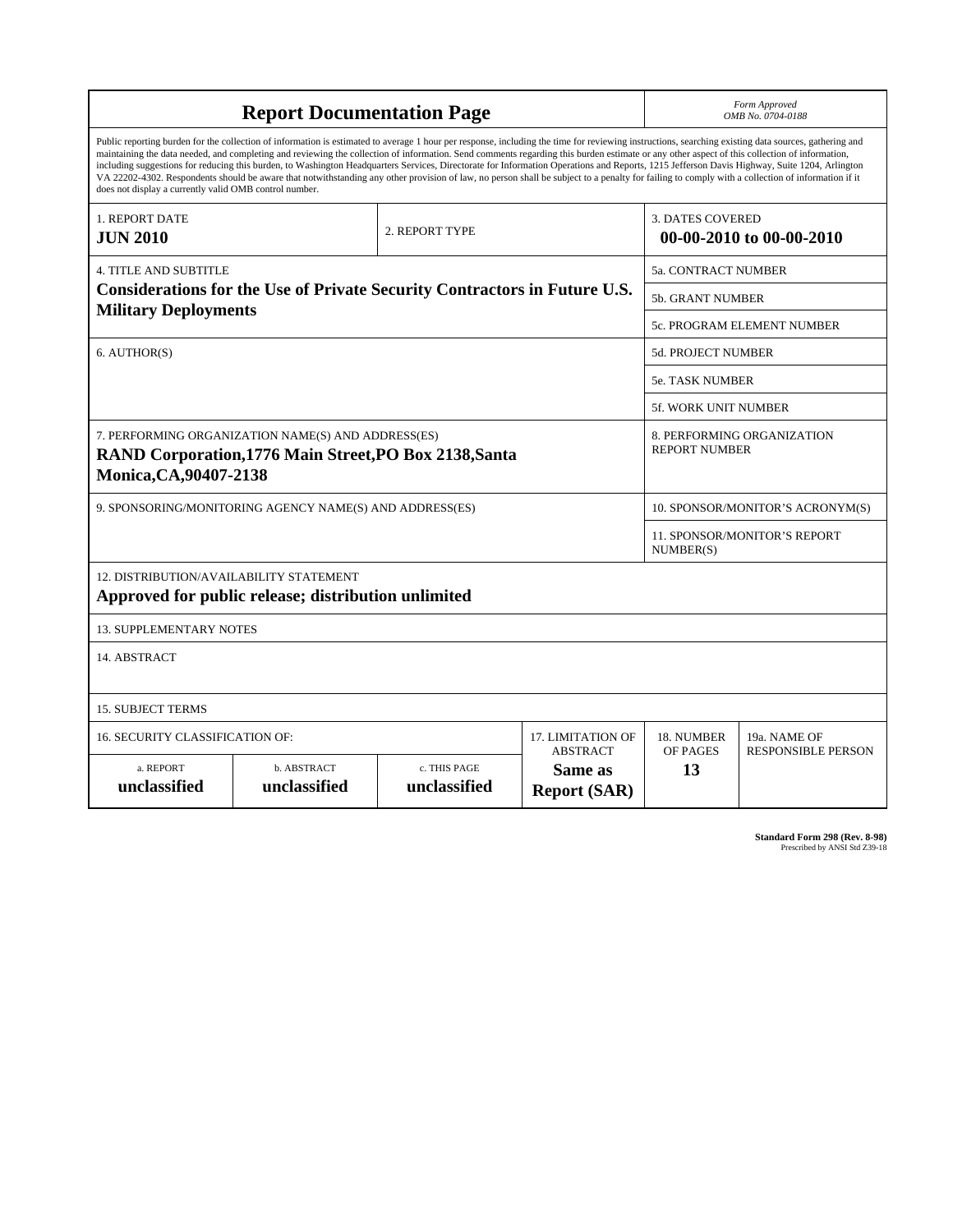# TESTIMONY

# Considerations for the Use of Private Security Contractors in Future U.S. Military Deployments

MOLLY DUNIGAN

CT-349

June 2010

Testimony submitted to the Commission on Wartime Contracting on June 18, 2010

This product is part of the RAND Corporation testimony series. RAND testimonies record testimony presented by RAND associates to federal, state, or local legislative committees; government-appointed commissions and panels; and private review and oversight bodies. The RAND Corporation is a nonprofit research organization providing objective analysis and effective solutions that address the challenges facing the public and private sectors around the world. RAND's publications do not necessarily reflect the opinions of its research clients and sponsors. RAND<sup>®</sup> is a registered trademark.

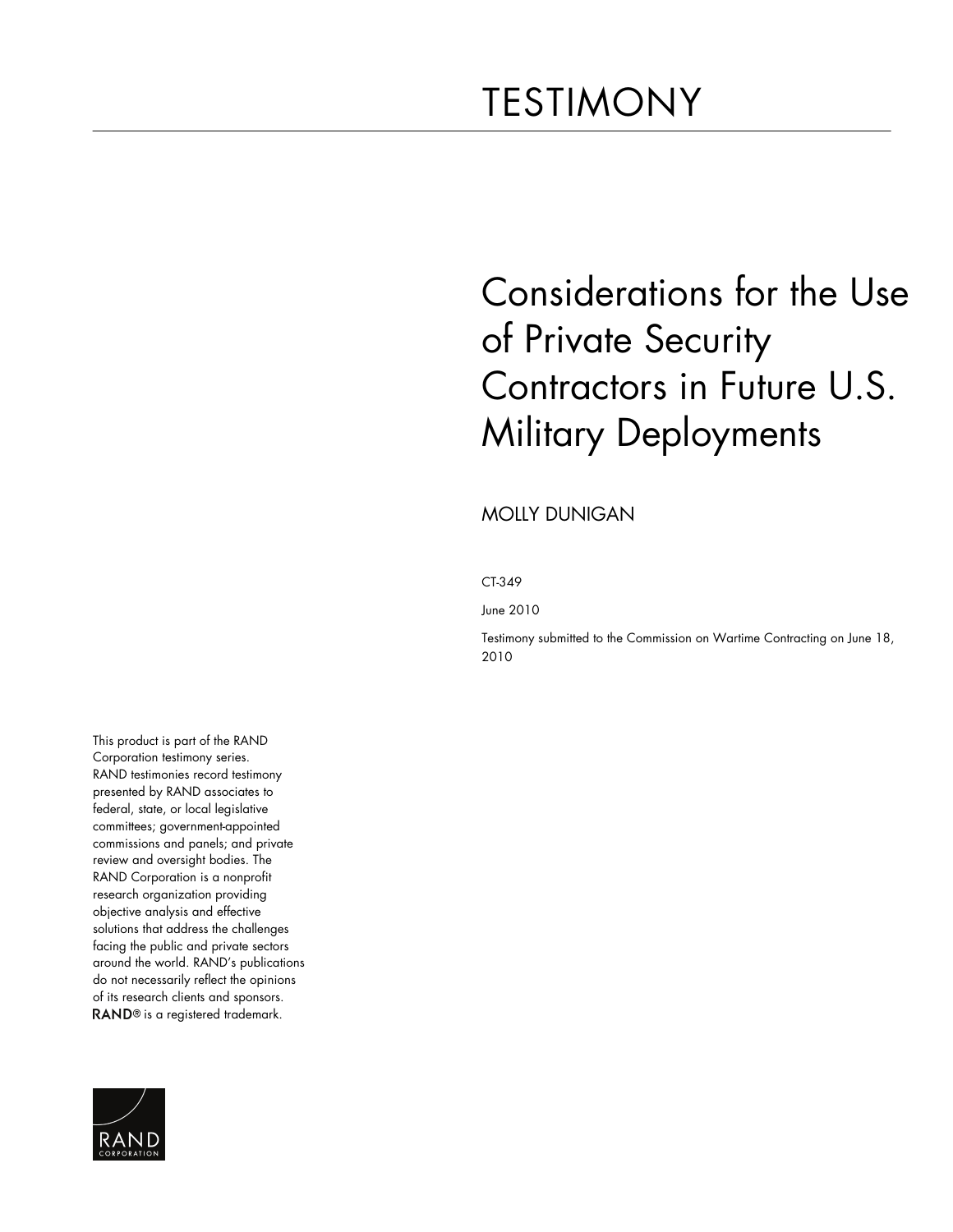Published 2010 by the RAND Corporation 1776 Main Street, P.O. Box 2138, Santa Monica, CA 90407-2138 1200 South Hayes Street, Arlington, VA 22202-5050 4570 Fifth Avenue, Suite 600, Pittsburgh, PA 15213-2665 RAND URL: [http://www.rand.org](http://www.rand.org/) To order RAND documents or to obtain additional information, contact Distribution Services: Telephone: (310) 451-7002; Fax: (310) 451-6915; Email: [order@rand.org](mailto:order@rand.org)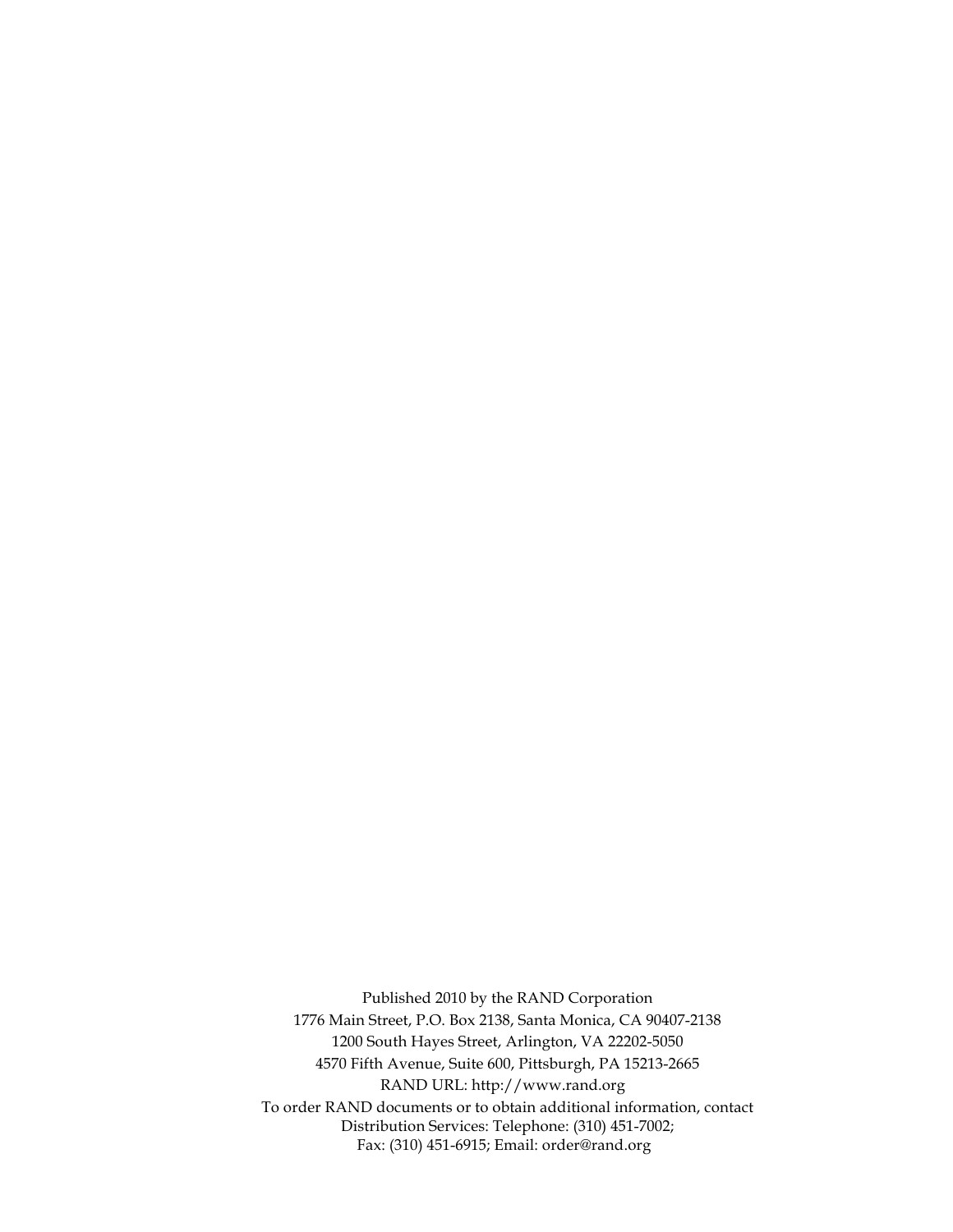#### **Dr. Molly Dunigan1 The RAND Corporation**

#### *Considerations for the Use of Private Security Contractors in Future U.S. Military Deployments***<sup>2</sup>**

#### **Submitted to the Commission on Wartime Contracting**

#### **June 18, 2010**

Thank you for the opportunity to provide written testimony for the Commission on Wartime Contracting Public Hearing on "Are Private Security Contractors Performing Inherently Governmental Functions?" The issues of whether and to what extent private security contractors (PSCs) should be used when planning for future U.S. military deployments are significant, particularly in light of extensive U.S. government reliance on PSCs in the recent conflicts in both Iraq and Afghanistan. Based upon research conducted over the past several years for a RAND project on the use of armed private security contractors in Operation Iraqi Freedom, it appears that if PSCs are going to continue to be used in large numbers alongside U.S. troops, improved oversight and the institution of PSC-military coordination mechanisms are necessary to ensure that these forces do not have a detrimental impact on U.S. military goals. I also believe that, if it wishes to reduce its reliance upon private security contractors, the U.S. government must ensure that U.S. government and military forces internally maintain adequate surge capacity and the necessary skills to effectively fight modern contingencies.

The RAND study, titled *Hired Guns: Views About Armed Contractors in Operation Iraqi Freedom*, draws upon surveys of U.S. military and State Department personnel who were deployed to Iraq in the 2003 to 2008 time period. A total of 249 U.S. military and 892 State Department personnel participated in these surveys, enabling us to glean a rare quantitative picture of these actors' perceptions of their private security counterparts.<sup>3</sup>

 $1$  The opinions and conclusions expressed in this testimony are the author's alone and should not be interpreted as representing those of RAND or any of the sponsors of its research. This product is part of the RAND Corporation testimony series. RAND testimonies record testimony presented by RAND associates to federal, state, or local legislative committees; government-appointed commissions and panels; and private review and oversight bodies. The RAND Corporation is a nonprofit research organization providing objective analysis and effective solutions that address the challenges facing the public and private sectors around the world. RAND's publications do not necessarily reflect the opinions of its research clients and sponsors.  $2$  This testimony is available for free download at http://www.rand.org/pubs/testimonies/CT349/.

 $3$  Many of the survey responses in the RAND report were coded to show the distinction between those respondents who had experience with armed contractors and those who had little to no such experience. This coding was derived from a question on both surveys asking, "During OIF, how often did you interact with armed contractors hired either directly or indirectly by the U.S. government?" Respondents could answer "never," "rarely," "sometimes," or "often." If they answered "never" or "rarely," they were categorized as "no experience," while answers of "sometimes" or "often" were categorized as "experience." Of the entire pool of respondents, roughly 152 military and 790 State Department respondents fell into the "experienced" pool. The remainder of the percentages given below reflect the answers of respondents in this experienced pool.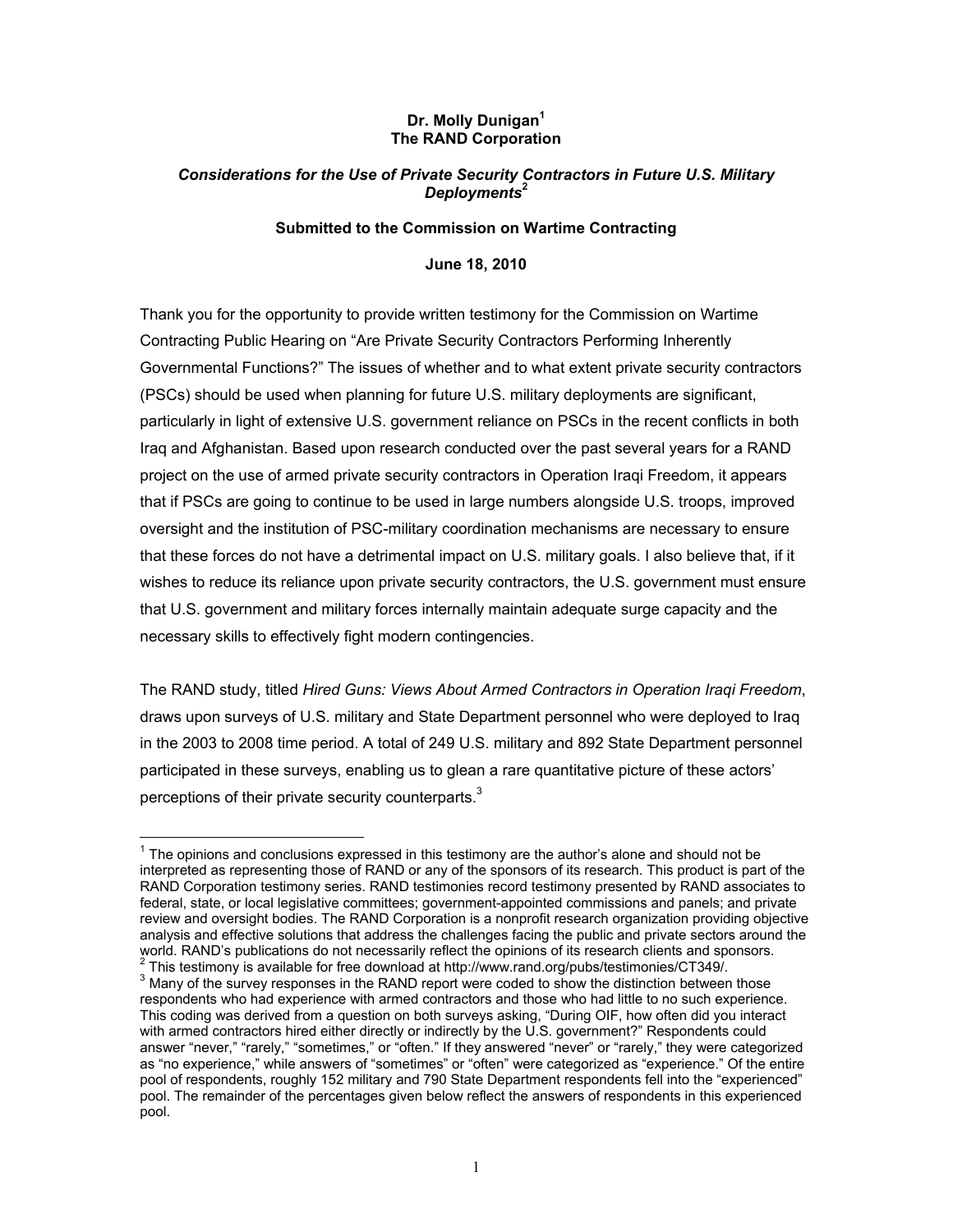While not focusing specifically on the questions of whether and what types of private security contracting constitutes inherently governmental functions, this research does describe perceptions of government employees about the roles PSCs played in Iraq in the 2003 to 2008 time period. Of particular relevance are four questions explored in the RAND study: First, to what extent do military and diplomatic personnel perceive PSC behavior to have a negative impact on Iraqi civilians? Second, is there a lack of unit cohesion and systematic coordination between PSCs and the military? Exploring these two issues gives us insight into the types and level of oversight necessary for PSCs conducting operations alongside or in close contact with the military. Third, do PSCs provide skills and services that the armed forces lack? And fourth, do PSCs provide vital surge capacity and critical security services that have made the Iraq operation possible? The third and fourth questions examined together provide a glimpse of the supply and demand issues that can tend to make employment of PSCs an attractive option for the U.S. government, creating potential incentives to use these forces to perform inherently governmental functions.

## **I. Most Military and Diplomatic Personnel Do Not View Armed Contractors as "Running Wild" in Iraq, but a Considerable Number of Both Groups Do Report Troubling Incidents Involving Poor PSC Behavior Toward Iraqi Civilians**

Reports are plentiful of private security contractors committing serious, sometimes fatal, abuses of power in Iraq. Consider, for instance, the highly publicized September 2007 Nisour Square incident, in which a team of contractors working for the company known at that time as Blackwater (now called Xe Services) providing personal security details for State Department officials stopped traffic in a busy Baghdad square and proceeded to shoot and kill 17 civilians, wounding numerous others.<sup>4</sup> Conflicting reports exist regarding whether the Blackwater/Xe contractors came under hostile fire and were acting in self-defense. In another documented case from 2006, contractors working for Triple Canopy in Iraq shot and killed civilians for no apparent reason other than "for sport."<sup>5</sup> Unlike contractors involved in the more highly publicized Blackwater/ Xe case, these Triple Canopy personnel completely escaped prosecution.

<sup>4</sup> James Glanz and Alissa J. Rubin, "From Errand to Fatal Shot to Hail of Fire to 17 Deaths," *New York Times*, October 2, 2007; Glanz and Rubin, "Blackwater Shootings 'Murder,' Iraq Says." *New York* Times, October 8, 2007; Richard A Oppel and Michael R. Gordon, "U.S. Military and Iraqis Say They Are Shut Out of Inquiry." *New York Times*, October 11, 2007.; David Johnston and John M. Broder, "FBI Says Guards Killed 14 Iraqis Without Cause." *New York Times*, November 14, 2007; Lara Logan, "Interview with Erik Prince." *60 Minutes* (October 13, 2007). 5

<sup>&</sup>lt;sup>5</sup> Steve Fainaru, "Four Hired Guns in an Armored Truck, Bullets Flying, and a Pickup and a Taxi Brought to a Halt. Who Did the Shooting and Why?" *Washington Post*, April 15, 2007: A01.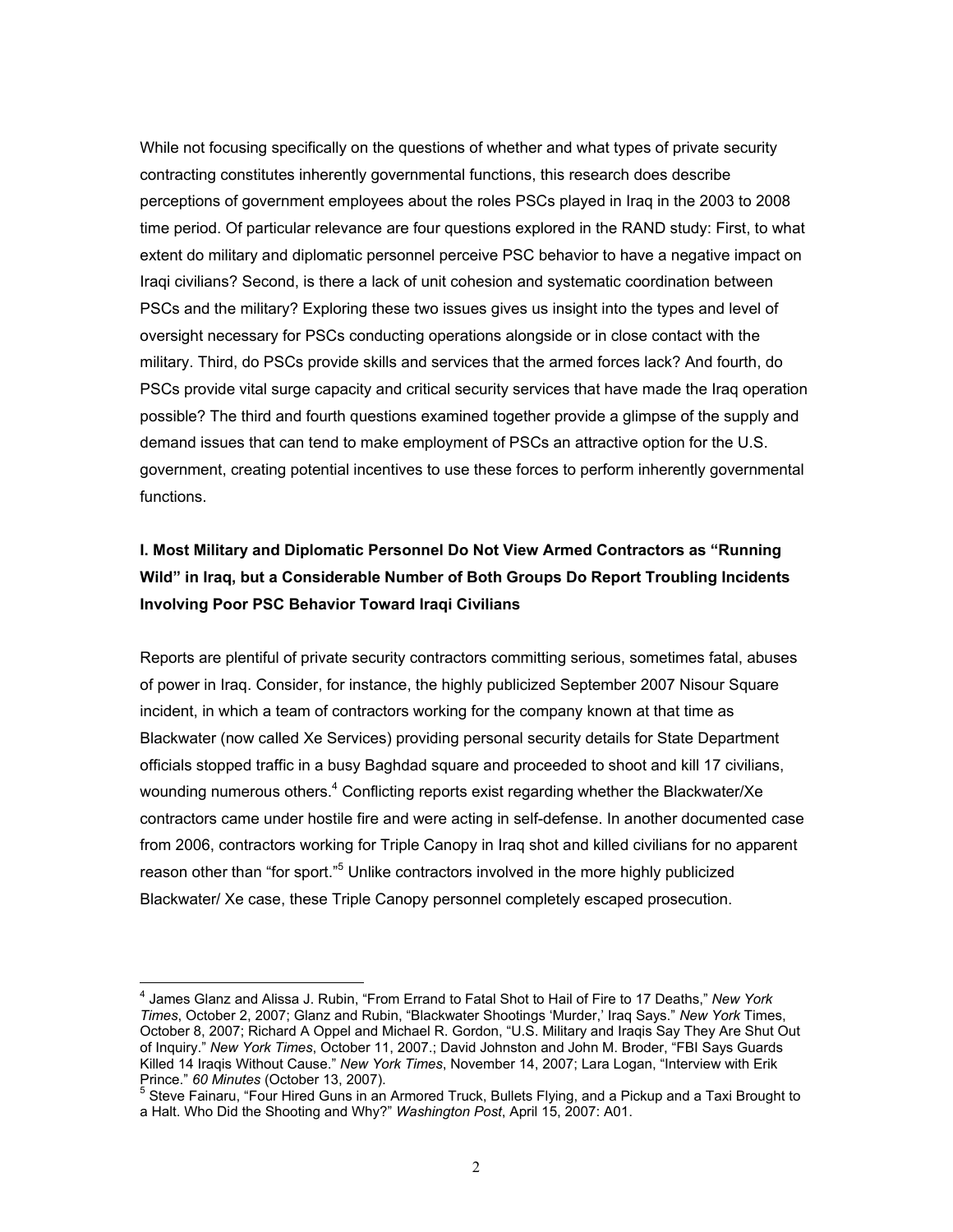Although Nisour Square and the incident involving the Triple Canopy contractors were two unusually extreme cases of the alleged abuse of power by private security contractors, less extreme instances have also been reported. Accounts maintain that some armed contractors, when working on private security details, employ aggressive tactics to ward off potential attackers—for example, driving on the wrong side of the road and firing warning shots.<sup>6</sup> Similar accounts describe contractors forcing Iraqis off the road while driving fast and recklessly. Armed contractors have also reportedly cleared areas by throwing full water bottles at local civilians while driving through.<sup>7</sup> Blackwater/Xe has received the majority of such criticism. But employees of other security firms have reportedly acted in similar ways both in Iraq and other theaters.

In the experience of military personnel, incidents in which armed contractors behaved in an unnecessarily threatening, arrogant, or belligerent way in Iraq were not entirely uncommon. Although a majority of military respondents with contractor experience reported "never" having witnessed armed contractors behaving in an unnecessarily threatening, arrogant, or belligerent manner in Iraq, the number who reported having "sometimes" observed such behavior (20 percent) is a substantial figure, as is the number reporting having "often" observed such behavior (almost 5 percent). This is particularly so when considering that we expect armed contractors to behave well when employed in support of a U.S. military mission, even if they are not employed directly by the United States.

In like manner, 65 percent of military personnel with experience interacting with PSCs had "never" witnessed armed contractors instigating direct action or taking offensive measures unprovoked. Yet, once again, the fact that 14 percent had "sometimes" witnessed armed contractors taking offensive measures unprovoked, and almost 5 percent had "often" witnessed this happening, is not insignificant.

Meanwhile, almost 50 percent of diplomatic personnel with experience interacting with armed contractors did not think that armed contractors demonstrate an understanding and sensitivity to Iraqis and their culture. When it came to the issue of contractors' respect for local and international laws, opinions among diplomatic personnel who had interacted with contractors were split between those thinking that armed contractors do respect local and international laws and those thinking that they do not (38 percent and 39 percent, respectively). The fact that a slightly higher percentage of State Department survey respondents felt that armed contractors are *not* respectful of local and international laws is a cause for deep concern, particularly in light

enter W. Singer, "Can't Win with 'Em, Can't Go to War Without 'Em: Private Military Contractors and<br>Experience W. Singer, "Can't Win with 'Em, Can't Go to War Without 'Em: Private Military Contractors and Counterinsurgency" (Washington, D.C.: The Brookings Institution, 2007).

Renee Montagne and Dina Temple-Raston, "Iraqis See U.S. Contractors, Troops the Same," *National Public Radio*, December 17, 2007.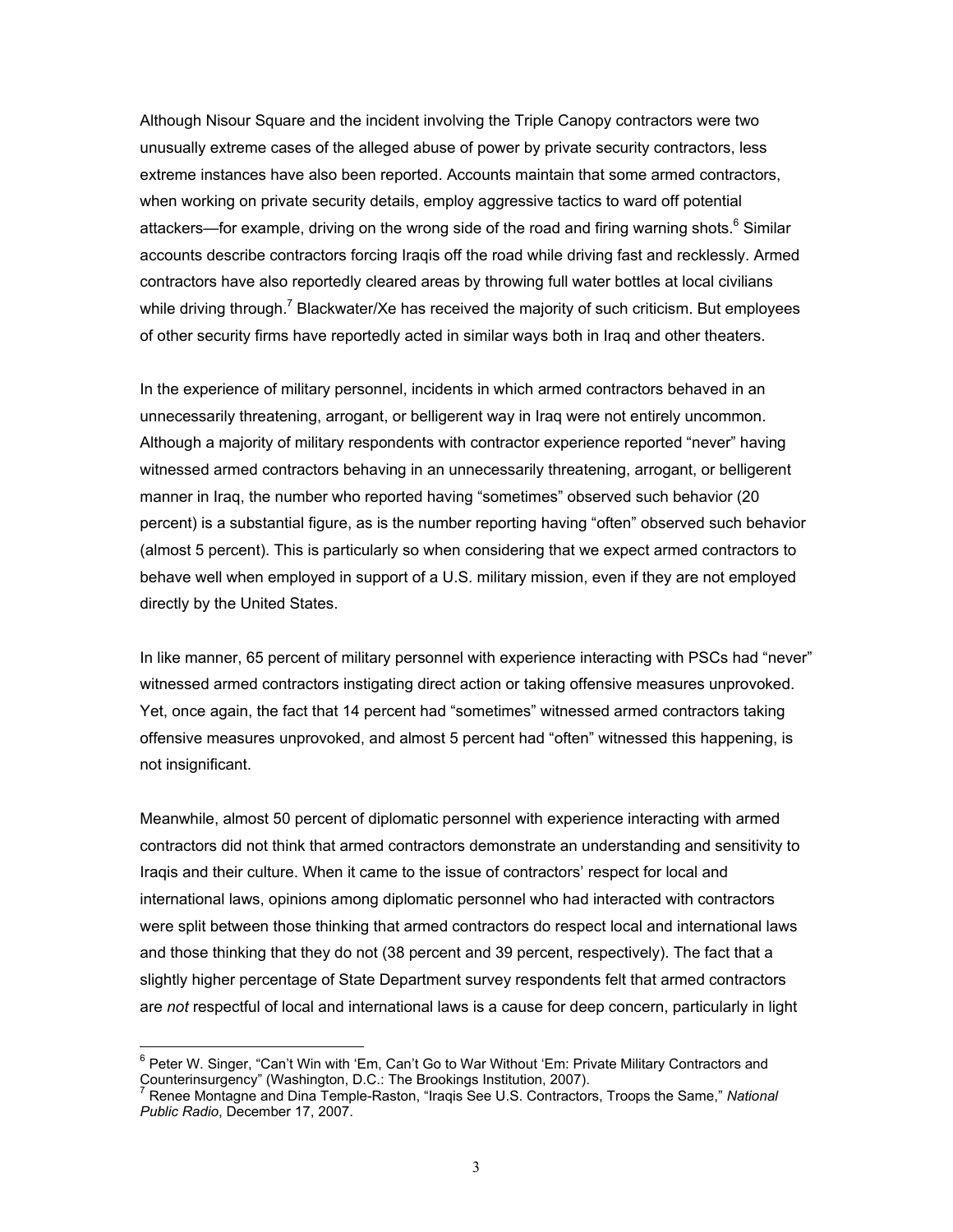of the counterinsurgency mission of the United States in Iraq. In such a counterinsurgency situation, U.S forces do not want to be perceived as being disrespectful of Iraqi and international laws; yet contractor actions bring such perceptions into the realm of possibility.

A majority of State Department personnel with one Operation Iraqi Freedom (OIF) deployment also never had firsthand knowledge of armed contractors mistreating Iraqi civilians. However, in light of the fact that we would never expect PSCs to mistreat Iraqi civilians, the number of State Department respondents who sometimes had firsthand knowledge of such incidents is, again, a cause for concern. Of those respondents with only one assignment to Iraq, 12 percent "sometimes" knew firsthand about armed contractors mistreating civilians. Of those with two or more assignments to Iraq, 18 percent "sometimes" had such knowledge.

With regard to the question of whether they perceived armed contractors to enjoy free reign to misbehave with little accountability, however, nearly two-thirds of State Department respondents with experience interacting with armed contractors felt that such a contention was false.

Meanwhile, of those State Department personnel posted to Iraq who had experience with armed contractors, almost half had never been called on to manage any consequences of provoked or unprovoked action against local citizens. About half of that number had to perform this role "sometimes," and slightly less than that "rarely" had to do it. However, we must consider that having to manage the consequences of armed contractor actions against locals is entirely outside of the purview of what we should expect our deployed diplomatic personnel to spend their time doing. This is because the entire purpose of private military and security contractors is to augment the force, not to detract from it or challenge it. In light of this, it is striking that 9 percent of State Department respondents with experience with armed contractors reported often having to manage the consequences of armed contractor actions.

All in all, it does not appear that a majority of either the military or State Department personnel perceive private security contractors to be "running wild" in Iraq. But there are significant and disconcerting indicators in the survey data that the military and diplomatic communities feel there might be a basis – at least in the attitudes that armed contractors bring to the country – for Iraqis to take a dim view of them, consequently running the risk of damaging the standing of coalition forces in general among the local populace. When considered in the context of this public hearing, this research speaks to the fact that greater oversight of private security contractors may be needed if they are continually used in large numbers to perform the functions they performed in Iraq during the 2003 to 2008 time period.

4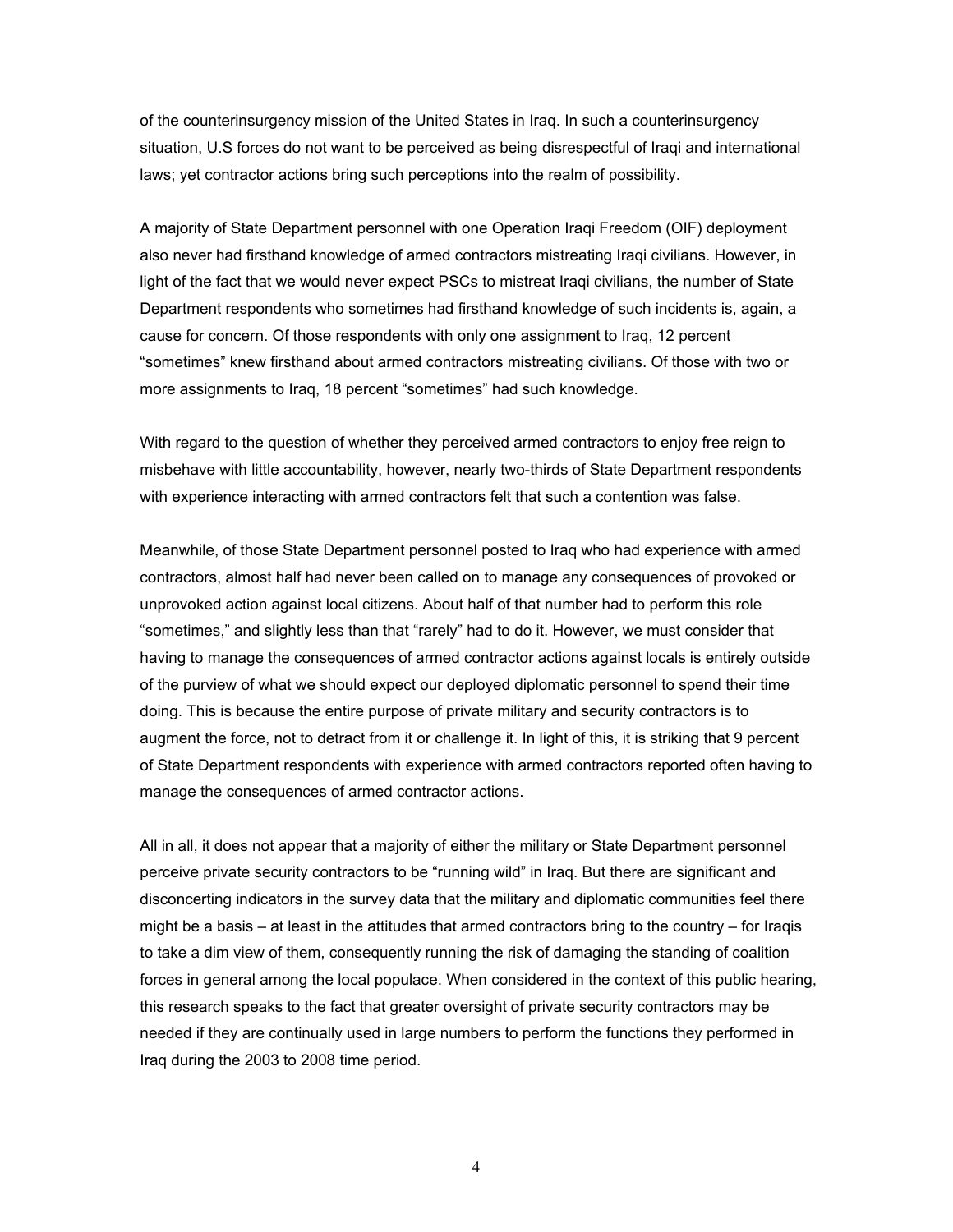### **II. Systematic Coordination Between Private Security Contractors and the Military is Lacking**

Several previous government reports have noted problems in private security contractors' abilities to coordinate successfully with U.S. military and coalition forces in Iraq. A 2005 Government Accountability Office (GAO) report noted that private security providers continued to report incidents between themselves and the military when approaching military convoys and checkpoints, and that military units deploying to Iraq were not fully aware of the parties operating on the complex battle space in Iraq and what responsibility they have to those parties. $8^8$  A followup report by the GAO in 2006 noted, "Coordination between the U.S. military and private security providers still needs improvement. First, private security providers continue to enter the battle space without coordinating with the U.S. military, putting both the military and security providers at a greater risk for injury. Second, U.S. military units are not trained, prior to deployment, on the operating procedures of private security providers in Iraq and the role of the Reconstruction Operations Center, which is to coordinate military-provider interactions." <sup>9</sup>

At their extreme, problems of coordination between private security contractors and military troops in Iraq have resulted in friendly-fire, or so-called "blue-on-white," incidents. Statistics compiled by the Reconstruction Operations Center in Iraq indicate that the vast majority of reported blue-on-white incidents in Iraq are actually perpetrated by coalition forces against private security contractors, with most occurring when contractors are approaching checkpoints or passing military convoys. Such incidents strongly suggest a weakness in communications between contractors and the military in Iraq. Less extreme results of coordination problems have also been reported to be hindering the military's ability to accomplish its mission, such as the need for PSCs to call upon military quick-reaction forces for assistance when they had previously failed to coordinate with the relevant military units to secure the areas through which they were traveling.

Up to this point, the frequency with which such instances of failed coordination between teams of private security contractors and military units in Iraq actually occur has been unclear. The RAND survey data indicate that coordination problems between contractors and the military are not absent, with sizable minorities of both military and State Department personnel recognizing the presence of such coordination problems to at least some extent.

 8 Government Accountability Office, *Rebuilding Iraq: Actions Needed to Improve Use of Private Security Providers*, Publication No. GAO-05-737 (Washington, D.C.: July 2005).

Government Accountability Office, *Rebuilding Iraq: Actions Still Needed to Improve Use of Private Security Providers*, Publication No. GAO-06-865T (Washington, DC: June 13, 2006).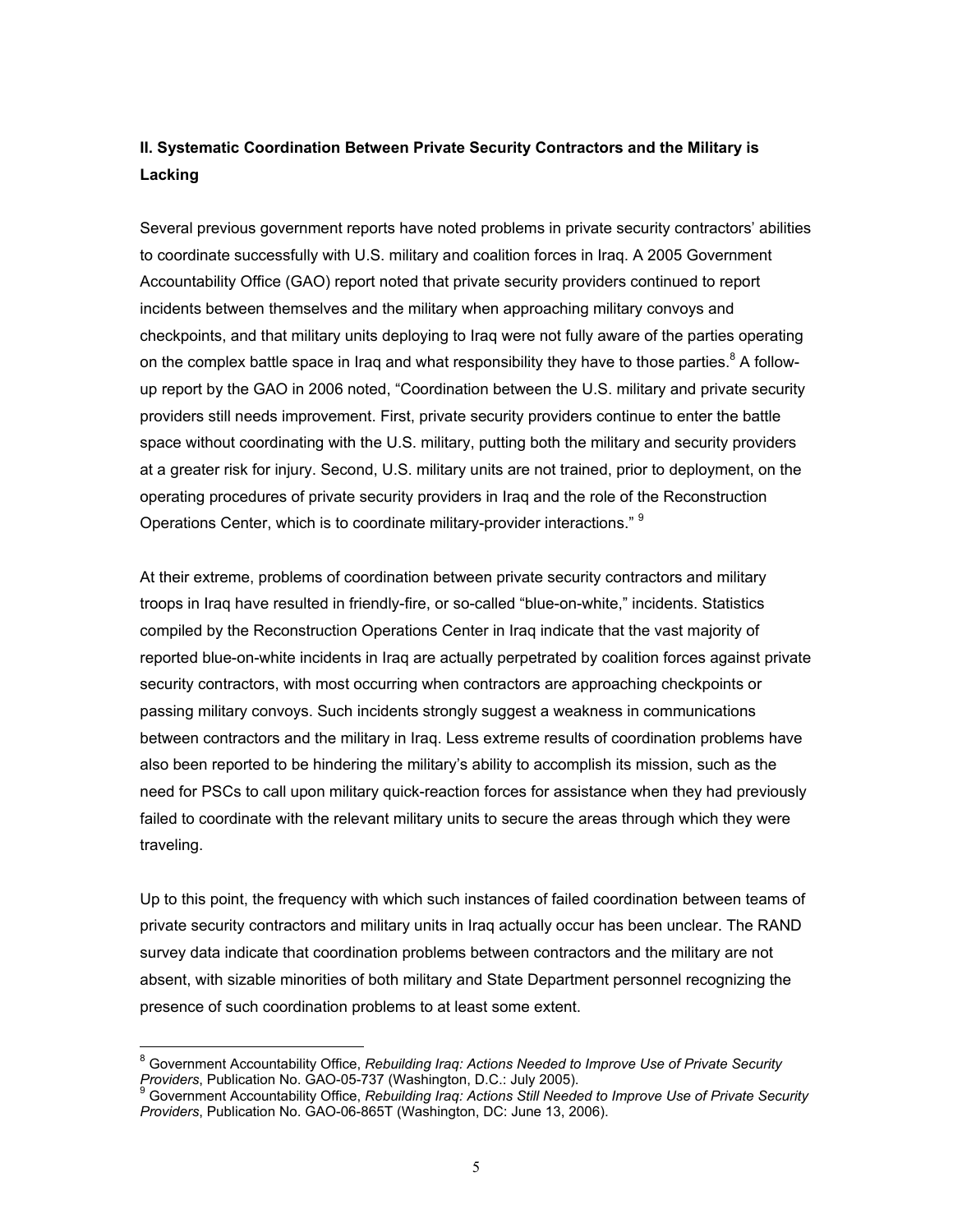Yet, in light of the numerous previous reports of failed coordination between armed contractors and the military, it is surprising that most of the military personnel surveyed had fairly positive views of armed contractors on this issue. Most military respondents had not seen firsthand any failures by private security contractors to coordinate with military commanders – 45 percent of those with experience interacting with armed contractors felt this way. However, 20 percent reported having "sometimes" had firsthand knowledge of such failures. This is not a negligible figure considering our high expectations regarding contractor behavior, and speaks to the need for better oversight and the institution of structured coordination mechanisms if private security contractors are going to continue to operate alongside the military in the field of combat.

Nearly 50 percent of those with experience with armed contractors also had never seen armed contractors getting in the way of active-duty military personnel trying to perform their jobs. Again, however, the fact that 16 percent reported having "sometimes" observed such hindrances of military personnel, and 6 percent "often" had observed such hindrances, is troubling in light of the fact that these contractors are deployed to augment the force, not to detract from military efforts.

From the opposite perspective, most military personnel felt that U.S. troops were generally doing their part to promote coordination, but a surprising number reported having witnessed military hindrances of PSC operations. More than half of military respondents had never observed military personnel impeding the operations of private security contractors. Given the disincentives for military respondents to report fellow soldiers' shortcomings, this high figure is not surprising. What is surprising is that, in light of such disincentives, slightly more than 13 percent reported having sometimes observed military personnel hindering PSC operations. This considerable figure speaks to the fact that coordination problems between armed contractors and the military stem not only from contractor failures to coordinate, but from military failures to do so as well.

The views of surveyed State Department personnel reinforced those of the military on this issue, generally supporting the notion that the efforts of armed contractors and military personnel to work together smoothly went both ways. Nearly 60 percent of diplomatic personnel who had interacted with private security contractors believed that the contractors tried to coordinate well with the military. Again, however, a considerable figure – 16 percent – believed that it was typically false that armed contractors make an effort to work smoothly with U.S. military personnel. Meanwhile, eighty percent of those State Department respondents who had experience interacting with armed contractors thought that armed contractors work well with diplomatic personnel, a larger number than thought they work well with the military.

6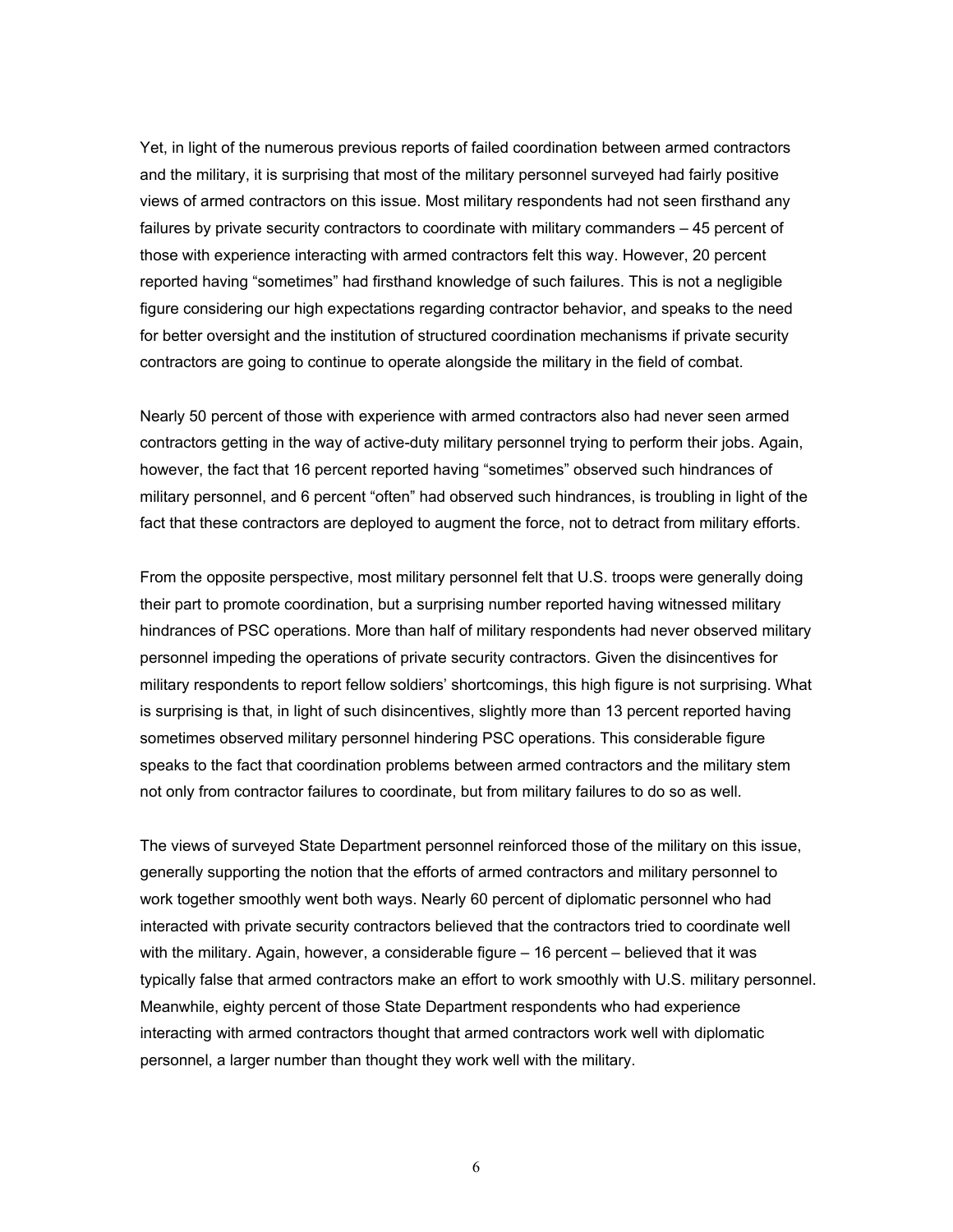The RAND report therefore found that although prevailing opinions within the military support the position that coordination between armed contractors and military units in Iraq is not lacking, the coordination that does occur may not be systematic. If private security contractors continue to perform military-like functions on the battlefield, or even play non-military roles that cause them to come into frequent contact with U.S. or coalition troops in future contingencies, these coordination issues will need to be resolved to ensure that PSCs do not have a detrimental impact on military effectiveness. The finding that State Department personnel feel more strongly that PSCs work smoothly with diplomatic personnel than with military personnel, however, indicates that even if PSCs continue to play a role in personal security details for diplomatic personnel, the need for new mechanisms to streamline coordination between PSCs and the diplomatic personnel will not likely be as strong as the need for new mechanisms to streamline coordination between PSCs and the military.

### **III. Military and Diplomatic Personnel Tend to View Armed Contractors as Providing Valuable Skills**

From one standpoint, the employment of private security contractors can provide the United States with access to capabilities that would otherwise be unavailable or "would [either] take an inordinate amount of time to develop internally, or  $\dots$  be prohibitively expensive to develop."<sup>10</sup> Proponents of this "valuable skills" argument claim that although the vast majority of private security contractors provide services that the military itself is designed to perform, a small segment of this group of contractors might be able to offer additional skills. Aside from basic guard services, private security contractors also provide highly specialized personal security details and bring a background to the job that most soldiers do not have. David Isenberg points out that many of these armed civilians are not merely ex-military, but former members of elite units – Rangers, Green Berets, Delta Force, SEALs, Special Air Service, or Special Boat Service.

The RAND survey data demonstrate that military personnel tend to think that armed contractors do provide valuable skill sets to the U.S. government. When surveyed military personnel who felt that armed contractors "sometimes," "often," or "always" add valuable skills are considered together, a majority deemed the contribution of contractors in this area to be positive. Ninety-two percent of military respondents with experience interacting with armed contractors gave an answer in one of these three categories. Only a negligible few felt that armed contractors never provided valuable skills.

<sup>&</sup>lt;sup>10</sup> James Wynn, Statement Before the United States House, Committee on Armed Services (Washington, D.C.: June 25, 2004): 4.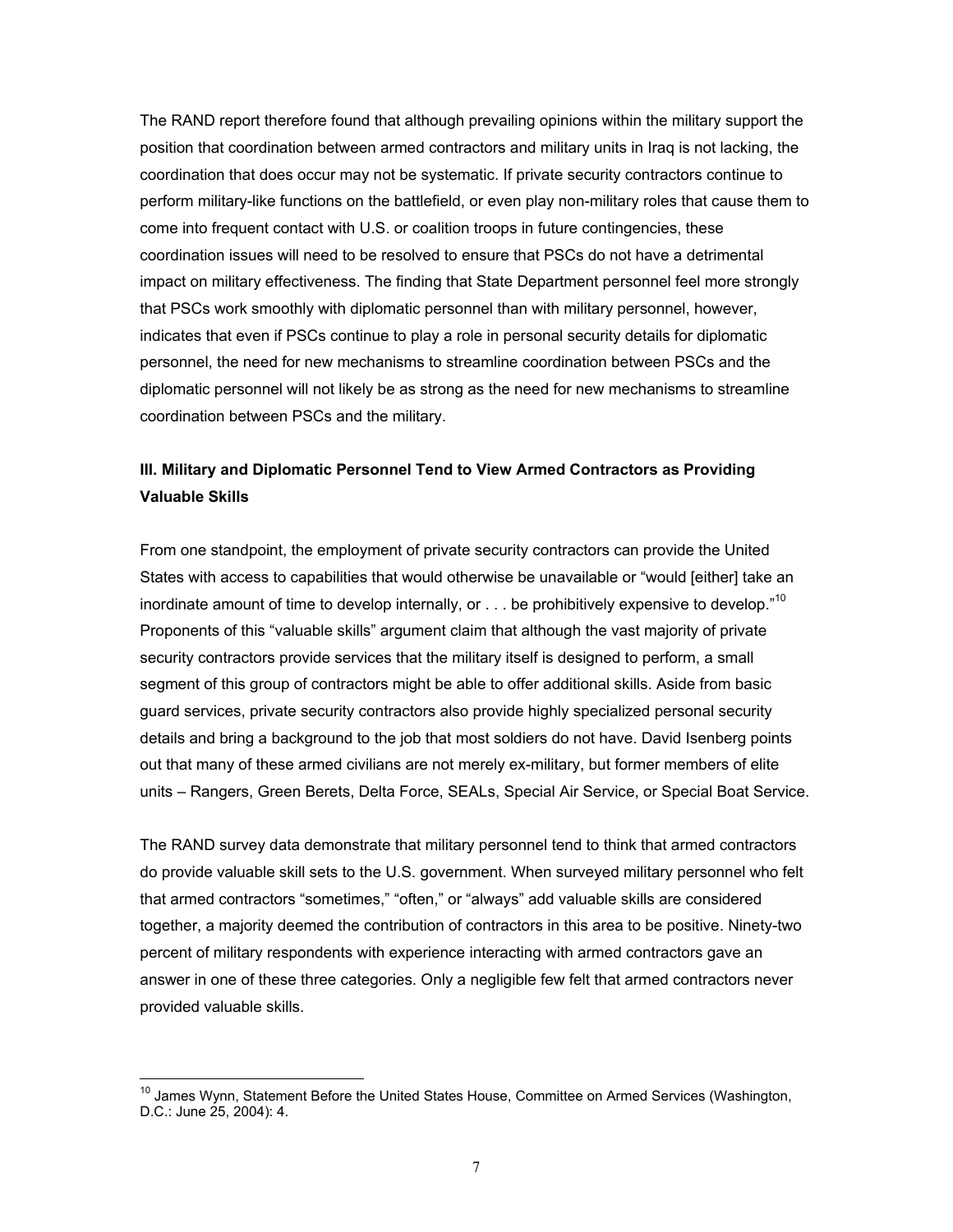The overall view on this issue was also highly positive among the State Department personnel surveyed for the RAND study. Ninety-two percent felt that these armed personnel sometimes, often, or always provide the government with valuable skill sets, with nearly half considering the contribution to occur often. In sum, the skill sets and services that private security contractors provide to the armed forces are highly valued by both military and State Department personnel, with the diplomatic group holding those skills in even higher regard than the military does.

## **IV. Military and Diplomatic Personnel Also Tend to View Armed Contractors as Providing Necessary Surge Capacity and Critical Security Services**

In a related fashion, one important contribution of PSCs is argued to be their perceived ability to provide surge capacity to the U.S. armed forces.<sup>11</sup> Although this argument usually refers to contractors who provide logistical support, it has recently also been extended to private security contractors.

Opinions that support this viewpoint can be found both inside and out of government. The GAO has formally stated that private security contractors are necessary to the Iraq mission, reporting that they fulfill important security functions throughout the country in support of the Department of Defense's military mission and the State Department's diplomatic mission.<sup>12</sup> Nonetheless. skeptics counter that what armed contractors can add to surge capacity is of little value, since their reliability is doubtful:

> The closer contractors are to the battlefield, the more they run the risk of getting in "harm's way." A calculation . . . comparing what the costs of getting into harm are with the costs of withdrawing, may actually make it more attractive not to provide a service. $13$

Armed contractors who directly engage with the enemy are, indeed, often in harm's way and could present costs high enough to warrant careful thought about whether to use them. But that being said, there are no accounts of armed contractors showing a lack of reliability in terms of reluctance to enter insecure areas or to do their jobs when under threat. On the contrary, private

<sup>&</sup>lt;sup>11</sup> Deborah D. Avant, *The Market for Force: The Consequences of Privatizing Security* (New York: Cambridge University Press, 2005); Eric Fredland, "Outsourcing Military Force: A Transactions Cost Perspective on the Role of Military Companies" *Defence and Peace Economics* 15 (2004): 205–219; Steven Zamparelli, "Contractors on the Battlefield: What Have We Signed up For?" *Air Force Journal of Logistics* 23 (1999): 11–19.

<sup>&</sup>lt;sup>12</sup> United States Government Accountability Office, Rebuilding Iraq: DOD and State Department Have *Improved Oversight and Coordination of Private Security Contractors in Iraq, But Further Actions Are Needed to Sustain Improvements, Publication No. GAO-08-966 (Washington, DC: July 2008).* 

<sup>&</sup>lt;sup>13</sup> Anna Leander, Eroding State Authority? Private Military Companies and the Legitimate Use of Force (Rome: Centro Militaire di Studi Strategici, 2006): 79.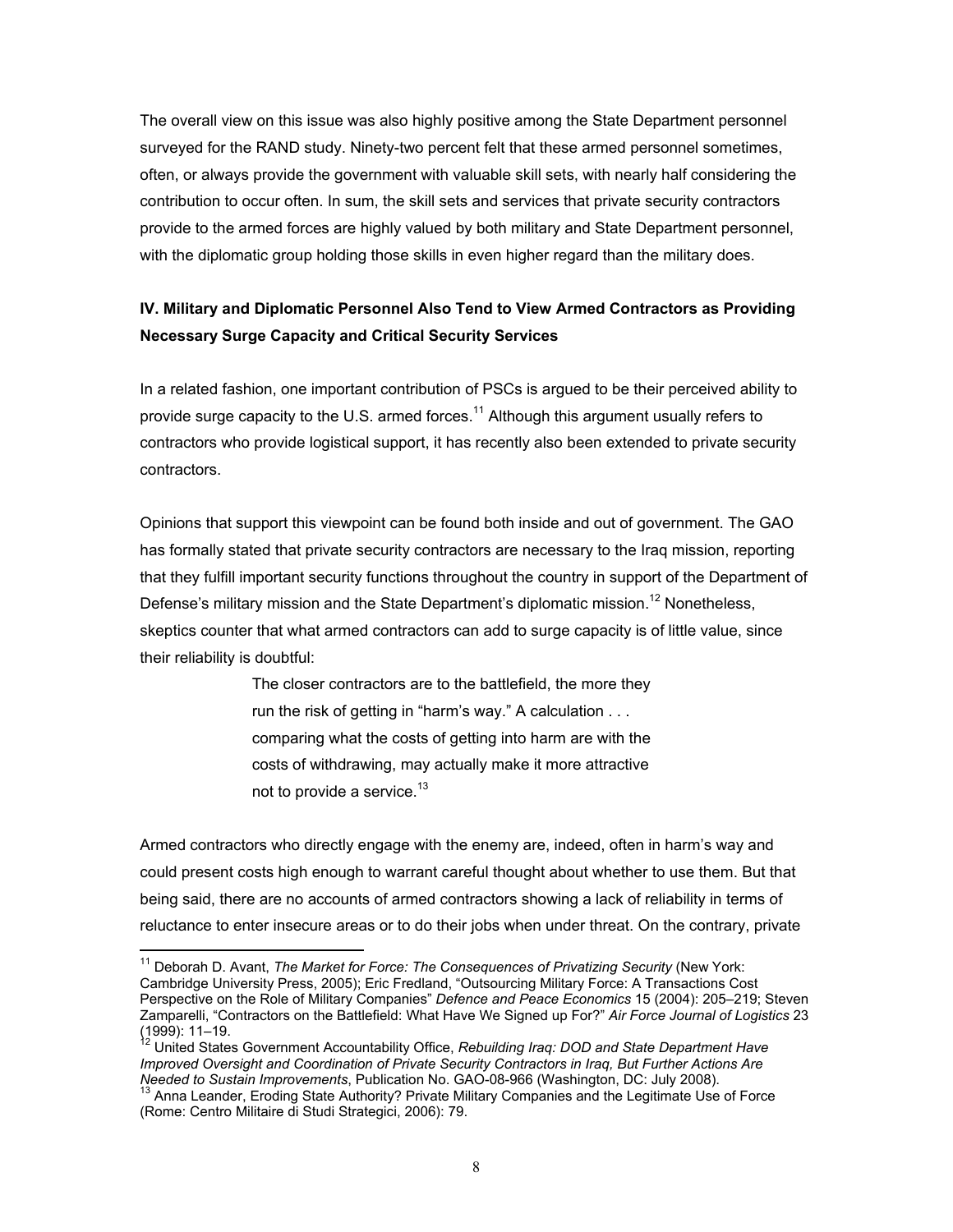security contractors held their ground when the facilities of the Coalition Provisional Authority came under attack in Al Kut in April 2003 and in Najaf in April 2004.<sup>14</sup>

As in the case of the "valuable skills" issue, military and State Department personnel also tend to believe strongly that armed contractors do provide needed surge capacity. Within the military, 62 percent of those with experience with armed contractors held this view, whereas that sense was even stronger among the diplomatic community, with 75 percent of experienced respondents feeling this way.

The value that armed contractors are perceived to add in this area goes beyond surge capacity for combat operations. The majority of both those military and diplomatic personnel with experience with armed contractors also think that they provide security critical to the success of reconstruction projects. Indeed, 69 percent of those military respondents with experience interacting with armed contractors felt this to be true, while only 17 percent felt it to be false, and 77 percent of State Department respondents with experience interacting with armed contractors considered PSCs to make a critical contribution to reconstruction, and only about 12 percent felt that they do not make such a contribution. All in all, these survey data indicate that private security contractors are welcomed by both the State Department and the military as providing surge capacity and critical security. When considered alongside the aforementioned finding regarding military and State Department perceptions of the value of skills provided by private security contractors, these data indicate that there is a fairly high demand for PSCs even among those who might criticize their ability to work smoothly with the military. This, in turn, speaks to the potential pressure to utilize PSCs to perform inherently governmental functions, as they supply skills and capacity that are in high demand in today's world.

#### **V. Conclusions**

 $\overline{a}$ 

Clearly, there are conflicting forces working to both drive and challenge the use of private security contractors in modern contingencies. On the one hand, private security contractors' skills and ability to increase the capacity of U.S. forces drive a high demand for their services, making it more likely that they will be called upon in the future. On the other hand, the relative lack of systematic, structured coordination mechanisms to guide PSC interactions with U.S. and coalition forces causes both PSCs and the military to hinder each other's operations at times, therefore increasing the risks of using a mixture of U.S. forces and private security contractors. These risks are exacerbated when contractor behavior has a negative impact on local civilians in a given area

<sup>14</sup> Dana Priest, "Private Guards Repel Attack on U.S. Headquarters," *Washington Post*, April 6, 2004; Robert Young Pelton, *Licensed to Kill: Hired Guns in the War on Terror* (New York: Three Rivers Press, 2007).